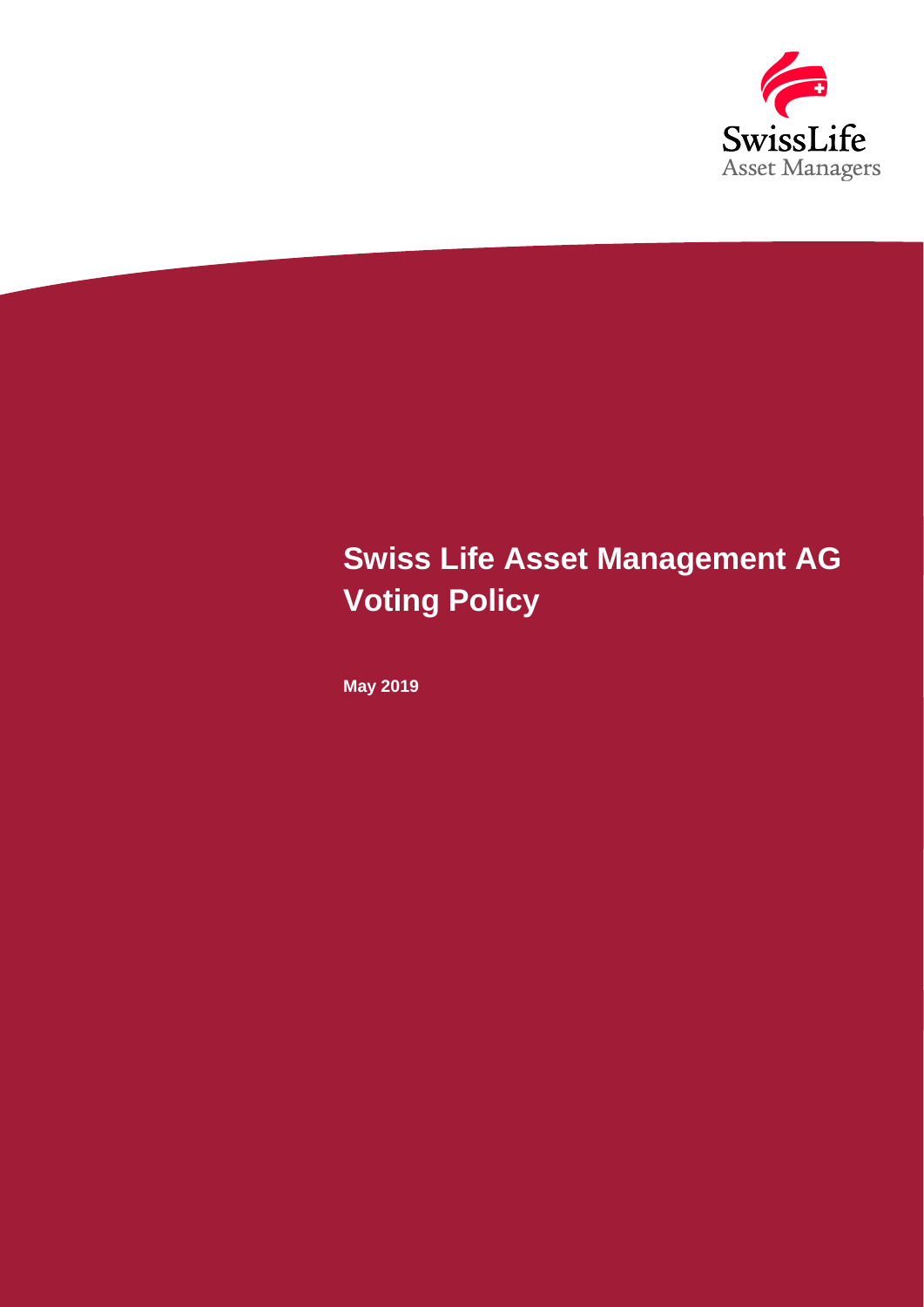## **1 Purpose**

The purpose of this Voting Policy is to set out the rules and principles which Swiss Life Asset Management Ltd, based in Zurich (hereinafter "SLAM CH" or "the fund management company"), respectively its voting rights advisor follow, in order to exercise the relevant voting rights in the investors' best interests and in a consistent, standardised manner.

## **2 Legal references**

This Guideline is based on

- the Collective Investment Schemes Act (CISA), dated 23 June 2006;
- the Collective Investment Schemes Ordinance (CISO), dated 22 November 2006;
- the Code of Conduct of the Swiss Funds & Asset Management Association SFAMA, as amended from time to time (current version of 7 October 2014; Code of Conduct SFAMA).

## **3 Exercising voting rights in the investors' interests**

The fund management company is invested in equities of Swiss and foreign companies through its management of collective investments. By investing indirectly in the collective investments issued by the fund management company, investors permit the fund management company to exercise the voting rights in a fiduciary capacity at annual general meetings. It exercises the voting rights in the investors' best interests.

The fund management company is supported by a recognized, independent voting rights advisor when exercising its voting rights. At the same time, it always reserves the option to exercise its voting rights independently.

- a) The fund management company always votes for listed companies if the equity weight proportion of the company relative to the NAV of the relevant Swiss collective investment scheme lies above a 2% intervention threshold or
- b) if the stake in the share capital of an issuer held by a Swiss collective investment scheme lies above a threshold 0.5% or
- c) if the external proxy voting advisor provides SLAM CH with an ESG alert. In such a case, the ESG alert will be analysed by the responsible investment officer.

This Voting Policy contains the key principles which the fund management company applies when assessing proposals submitted by the relevant Board of Directors or shareholders or transfers to its voting rights advisor.

For routine business which does not sustainably affect investors' interests, the fund management company generally votes in line with the Board of Directors' proposal. In the opposite case, the voting principles listed under title 4 below apply to the fund management company and its voting rights advisor.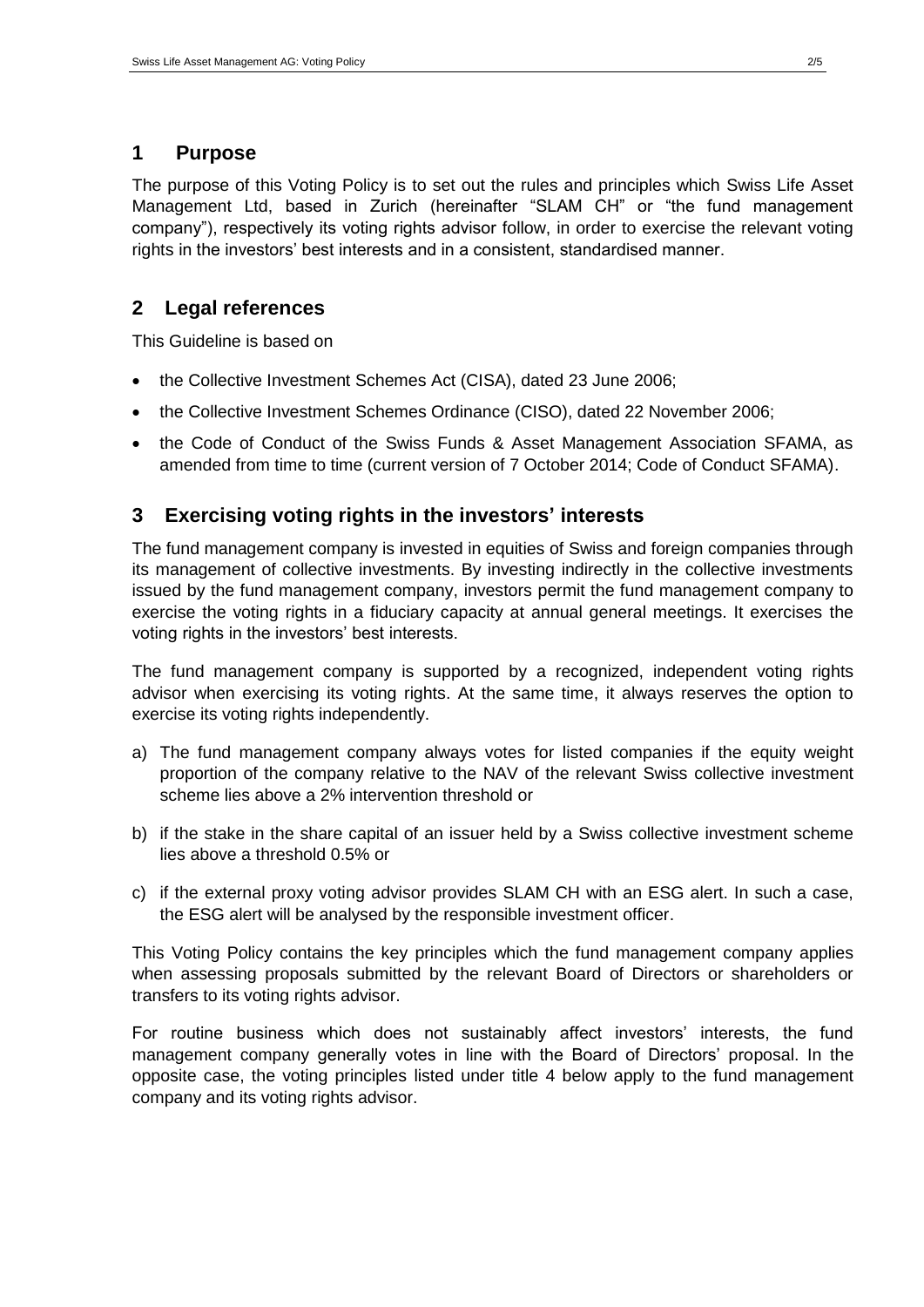## **4 Voting rights policy of the fund management**

The main voting principles of the fund management company in terms of selecting key agenda items are listed below.

### **4.1 Annual Report**

Approval of the annual report is only declined if serious deficiencies are apparent, if the usual standards in terms of information content are blatantly disregarded or facts are withheld which entered the public domain in other ways during the reporting year.

A rejection also ensues if the annual report or financial statements were not published early enough prior to the annual general meeting.

### **4.2 Discharge of the Board of Directors**

The motion to discharge the members of the Board of Directors is rejected if the Board of Directors or the members of the Executive Board can be held responsible for serious deficiencies in the management or ultimate direction of the company or if there is sufficient suspicion thereof.

The same applies if the company is guilty of serious violations of employees' social rights or becomes guilty by association of serious violations of its suppliers' employees' social rights or if there is sufficient suspicion thereof.

#### **4.3 Application of the balance sheet profit and distribution practice**

The proposed application of balance sheet profit is voted against if it appears disproportionate to the company's financial situation and prospects or if it is incompatible with investors' interests.

If the proposal is to replace the dividend distribution with a share buy-back plan, Swiss Life Asset Management Ltd will vote against it.

The application is rejected if the dividend is replaced by a repayment of par value that substantially impairs the shareholders' right to include an item on the agenda.

#### **4.4 Election of Directors**

A new election or reelection is rejected if there is insufficient information on the candidate to assess his or her potential contribution to the Board.

The candidate will be rejected if he/she is not of good reputation or does not offer any guarantee of impeccable conduct and attitude.

Concerning Swiss companies, the fund management company normally votes against candidates who hold the presidency of the Board of Directors and the position of CEO at the same time (double mandate). Exceptions can be made if the double mandate is a transitional solution and there are organisational structures in place to ensure checks and balances.

The candidate is rejected if he is not considered independent and, at the same time, the board level of independence is not in line with local best practice.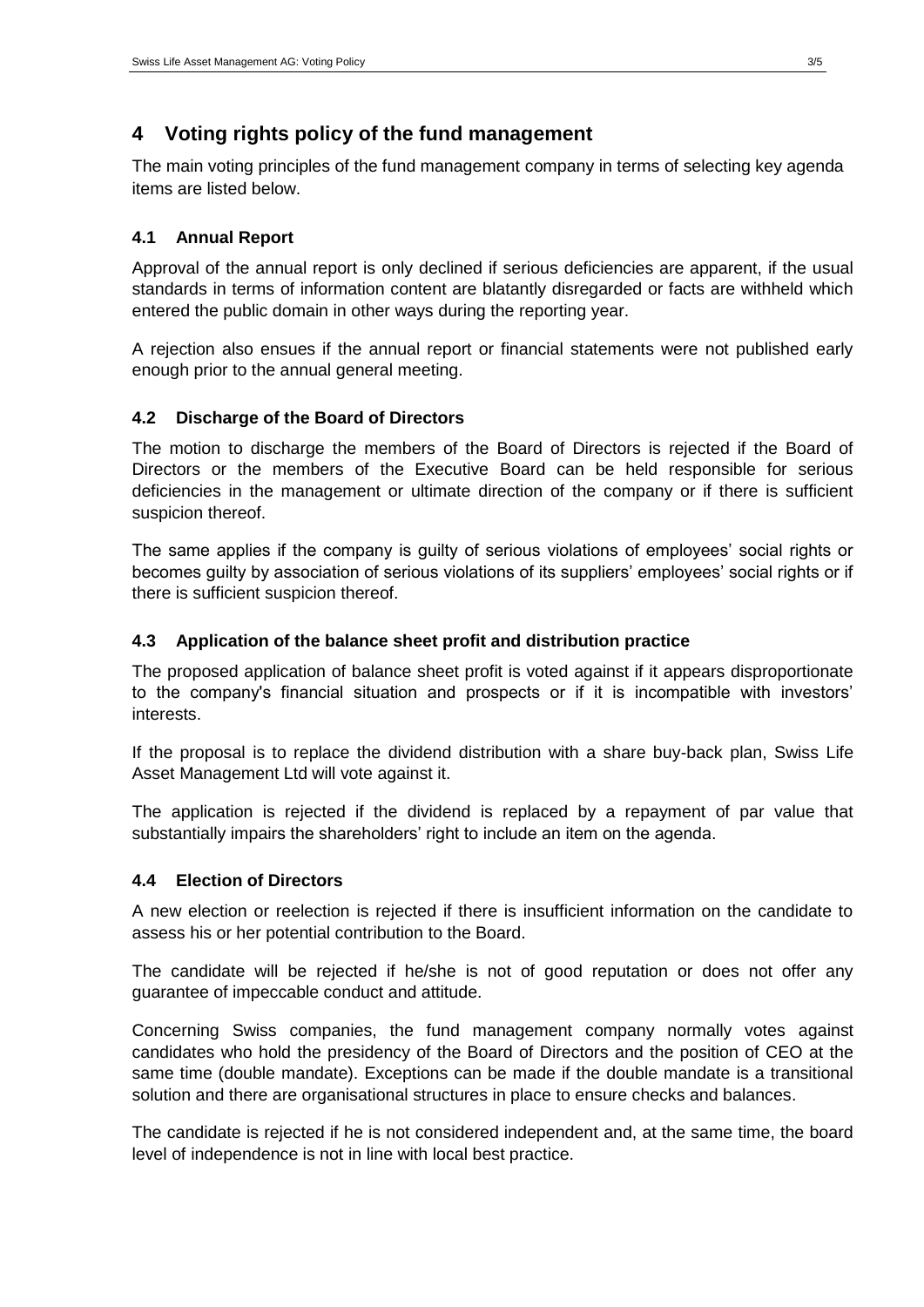#### **4.5 Election of the statutory auditor**

The Board's proposal to elect or reelect the statutory auditor is rejected:

- if there is evidence of a specific instance of misconduct or if there is a risk of conflicts of interest endangering the independent exercise of the audit mandate;
- if the name of the external auditor was not provided prior to the annual general meeting;
- if the disclosure of the various consulting services provided by the statutory auditor is insufficient to assess the statutory auditors' independence;
- if the work performed by the lead auditor responsible for the mandate was recently severely criticised in relation to a similar mandate;
- if the statutory auditor demonstrably failed to recognise detrimental fraud or weaknesses in the internal control system, which had a significant impact on the company's result;
- if the fees for non-audit services exceed the local practice.

#### **4.6 Compensation**

The compensation system can provide the wrong type of incentives, which are not in the company's or its shareholders' interests. The compensation report is therefore rejected if it fails to comply with the following principles:

- The compensation system must be presented clearly and comprehensively. Long-term incentive systems must contain clear performance criteria. The compensation amount must have an upper limit.
- The compensation must match the service provided and be oriented to long-term capital appreciation for the shareholder. Guaranteed payments or payments subject to a large degree of discretion are to be avoided.
- Contracts which involve a significant payment even in the event of managerial failure are not acceptable.

#### **4.7 Amendments and additions to the articles of association**

Proposals by the Board of Directors are normally approved, especially if they improve corporate governance, strengthen shareholders' rights in a constructive way and eliminate inequalities between types of share.

Proposals by the Board of Directors are rejected, if they:

- lead to a restriction of shareholders' rights;
- jeopardise equal treatment of shareholders or voting shares;
- create excessive approved or conditional capital relative to the registered share capital, or if the information about their intended application is vague;
- create conditional capital to boost option plans governed by non-transparent conditions, or if they permit disproportionate entitlement to compensation;
- reduce share capital through repayment of par value or cancellation of equities, leading to a significant weakening of equity capital or equity structure;
- bring about a change which has a negative impact on the rights or interests of all or some of the shareholders;